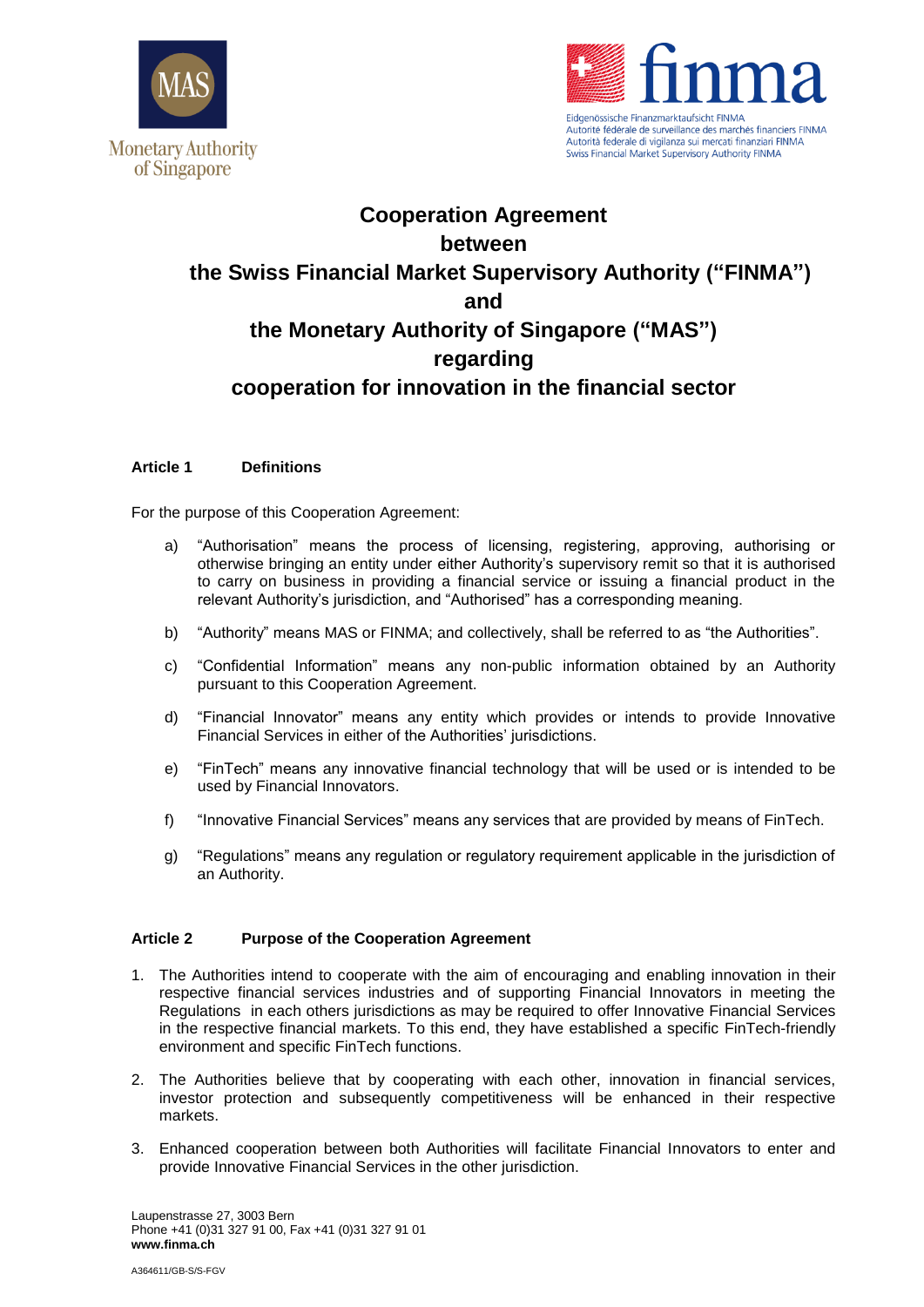



## **Article 3 FinTech functions provided by the two Authorities**

- 1. FINMA encourages innovation and competitiveness in the Swiss financial market. FINMA is consistently removing unnecessary regulatory hurdles that may hinder Financial Innovators' market entry. It is also enabling Financial Innovators to have swift access to the Swiss financial market by providing specific support which includes:
	- a) A FinTech Desk as a single point of contact for Financial Innovators;
	- b) Specific assistance for Financial Innovators in understanding the Swiss regulatory framework and in establishing whether their business model requires Authorisation;
	- c) A dedicated contact person for Financial Innovators during the pre-Authorisation or Authorisation process or both.

FINMA provides support to all Financial Innovators irrespective of whether they are domiciled in Switzerland or abroad.

- 2. MAS Financial Technology & Innovation Group ("FTIG") was set up to drive MAS' Smart Financial Centre initiatives. FTIG is responsible for formulating regulatory policies and developing strategies to facilitate the use of technology and innovation to better manage risks, enhance efficiency, and strengthen competitiveness in the financial sector. FTIG enables Financial Innovators to have swift access to the Singapore market by providing support which includes:
	- a) A FinTech office to act as a one-stop virtual entity for Financial Innovators;
	- b) Help for Financial Innovators to understand the regulatory framework in the relevant Authority's jurisdiction, and how it applies to them;
	- c) Help for Financial Innovators to understand the various FinTech and technologyrelated government grants and schemes in Singapore.

### **Article 4 Principles for cooperation**

- 1. The Authorities agree to cooperate for the purpose and within the scope of this Cooperation Agreement.
- 2. This Cooperation Agreement is a statement of intent of the Authorities and accordingly does neither create any enforceable rights nor is it intended to create any binding legal obligations, or to fetter the discretion of the Authorities in any way in the discharge of their functions. This Cooperation Agreement is subject to the domestic laws and regulations of each Authority and does not modify or supersede any laws or regulatory requirements in force or applicable in Switzerland or Singapore.
- 3. This Cooperation Agreement is intended to complement, but not affect or alter the terms and conditions of any other multilateral or bilateral arrangements concluded between the Authorities or between the Authorities and third parties.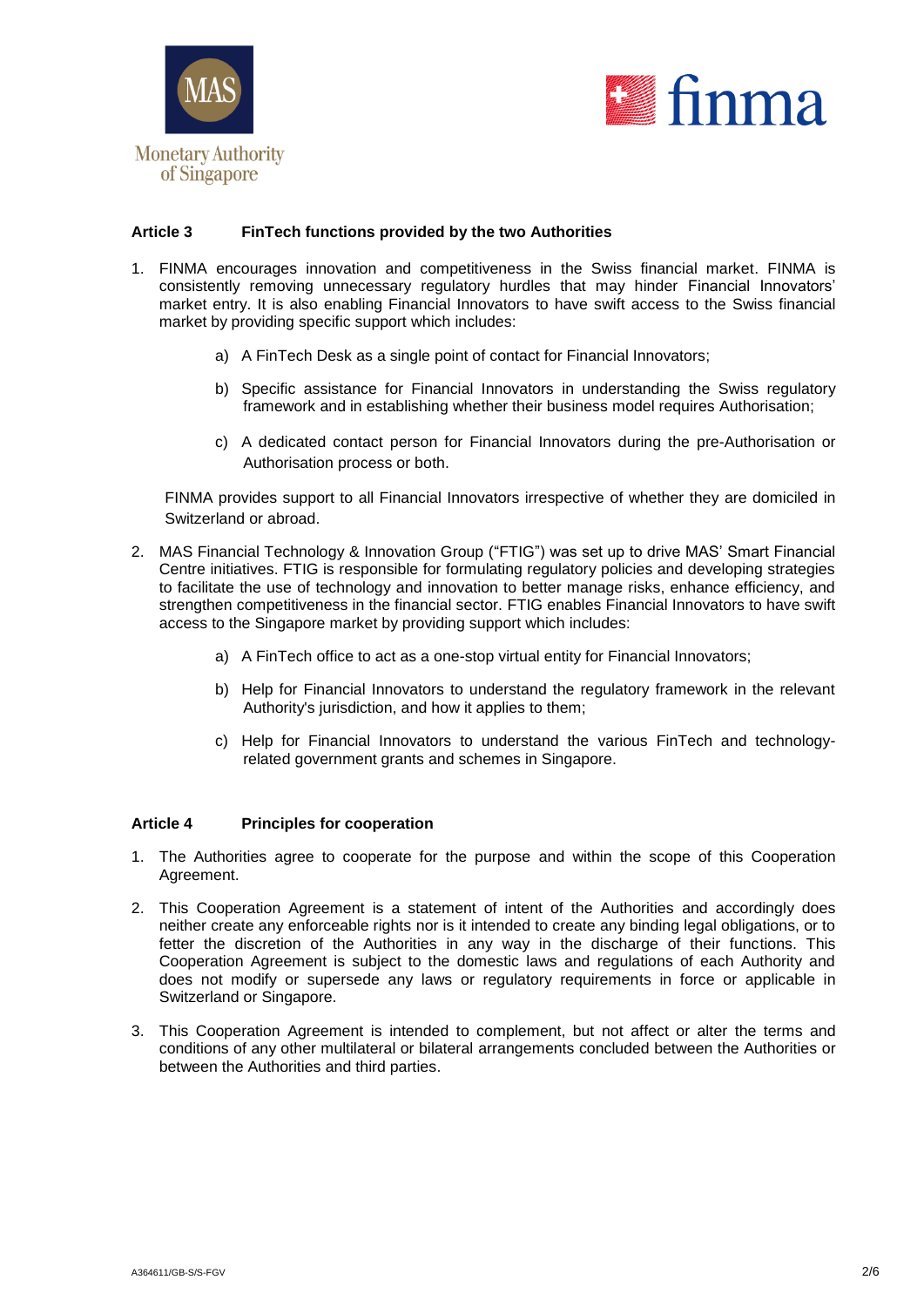



## **Article 5 Scope of cooperation**

*1. Information sharing*

The Authorities intend, as appropriate, to exchange information about:

- a) Regulatory and policy issues on innovation in financial services;
- b) Emerging market trends and developments;
- c) Any other relevant issues on FinTech.
- *2. Support to Financial Innovators*

Each Authority will provide Financial Innovators originating from the other jurisdiction with the same level of support that it provides to Financial Innovators originating from its own jurisdiction. The support offered by the Authorities to Financial Innovators includes:

- a) A dedicated team and/or a dedicated contact for Financial Innovators;
- b) Help for Financial Innovators to understand the regulatory framework in the relevant Authority's jurisdiction, and how it applies to them;
- c) Assistance during the pre-Authorisation application phase to:
	- i. Discuss the Authorisation application process and any regulatory issues that the Financial Innovator has identified; and
	- ii. Help the Financial Innovator to understand the relevant Authority's regulatory regime and what it means for them.
- d) Support during the Authorisation process, including the allocation of Authorisation staff to consider the application that are knowledgeable about financial innovation in their respective markets.

#### *3. Dialogue on FinTech and Innovative Financial Services*

Representatives of the Authorities intend to meet or hold conference calls, where necessary, to discuss issues of common interest and share their experience in FinTech and Innovative Financial Services.

Representatives of Financial Innovators may be invited to such meetings or conference calls provided both Authorities participating in the relevant discussion agree to the invitation being extended to the representatives of Financial Innovators.

#### *4. Expertise sharing and secondment*

Each Authority may allow its staff as appropriate, to give presentations and conduct training sessions for the other Authority to share expertise and knowledge.

The Authorities may second their staff on attachment to the other Authority on a case-by-case basis, subject to such terms and conditions as may be agreed.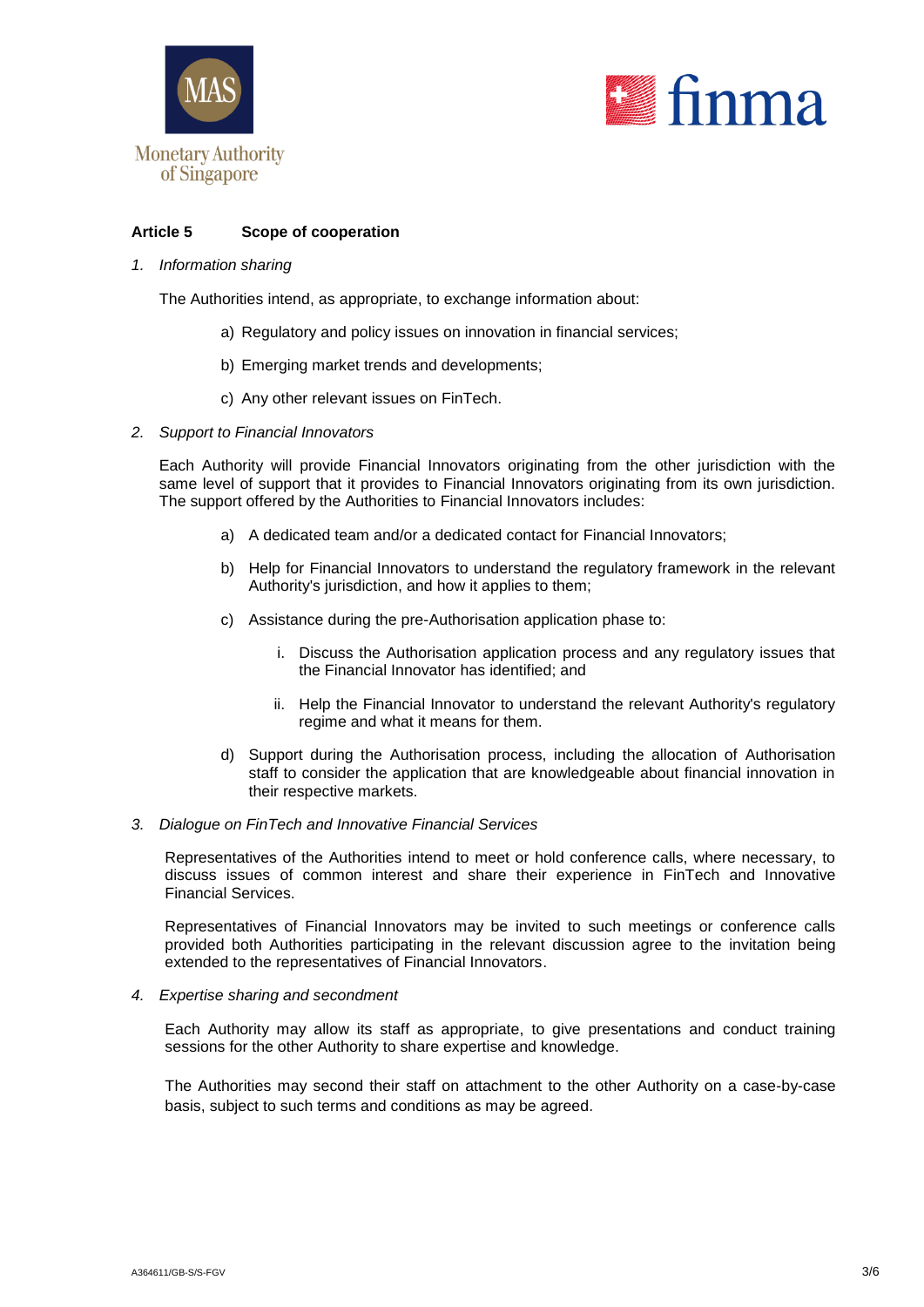



## **Article 6 Permissible use of information and confidentiality**

- 1. The Authorities confirm that all persons dealing with, or having access to, Confidential Information are bound by the obligation of professional or official secrecy.
- 2. The Authorities agree to use Confidential Information disclosed to it by the other Authority only for the purposes for which the Confidential Information was disclosed.
- 3. If an Authority intends to use or disclose any Confidential Information provided to it by the other Authority for purposes other than those for which such Confidential Information was provided, the Authority should seek prior written consent from the other Authority, which provided the information.
- 4. If an Authority is required by law to disclose any Confidential Information provided to it by the other Authority without obtaining prior written consent from the other Authority, the Authority which is required to make the disclosure should make its best efforts to protect confidentiality, use all reasonable legal means to resist disclosure and inform the other Authority to the extent possible and without undue delay of the disclosure.

## **Article 7 Contact points**

To facilitate cooperation under this Cooperation Agreement, each Authority will designate a contact point as specified in Appendix A.

## **Article 8 Entry into force, amendments and termination**

- 1. This Cooperation Agreement will enter into force on the date of execution.
- 2. This Cooperation Agreement may be amended in writing if both Authorities agree in writing to do so.
- 3. Either Authority may terminate the Cooperation Agreement by giving 30 days' advance written notice to the other Authority.
- 4. In the event of termination, Confidential Information obtained under this Cooperation Agreement should continue to be treated in accordance with Article 6.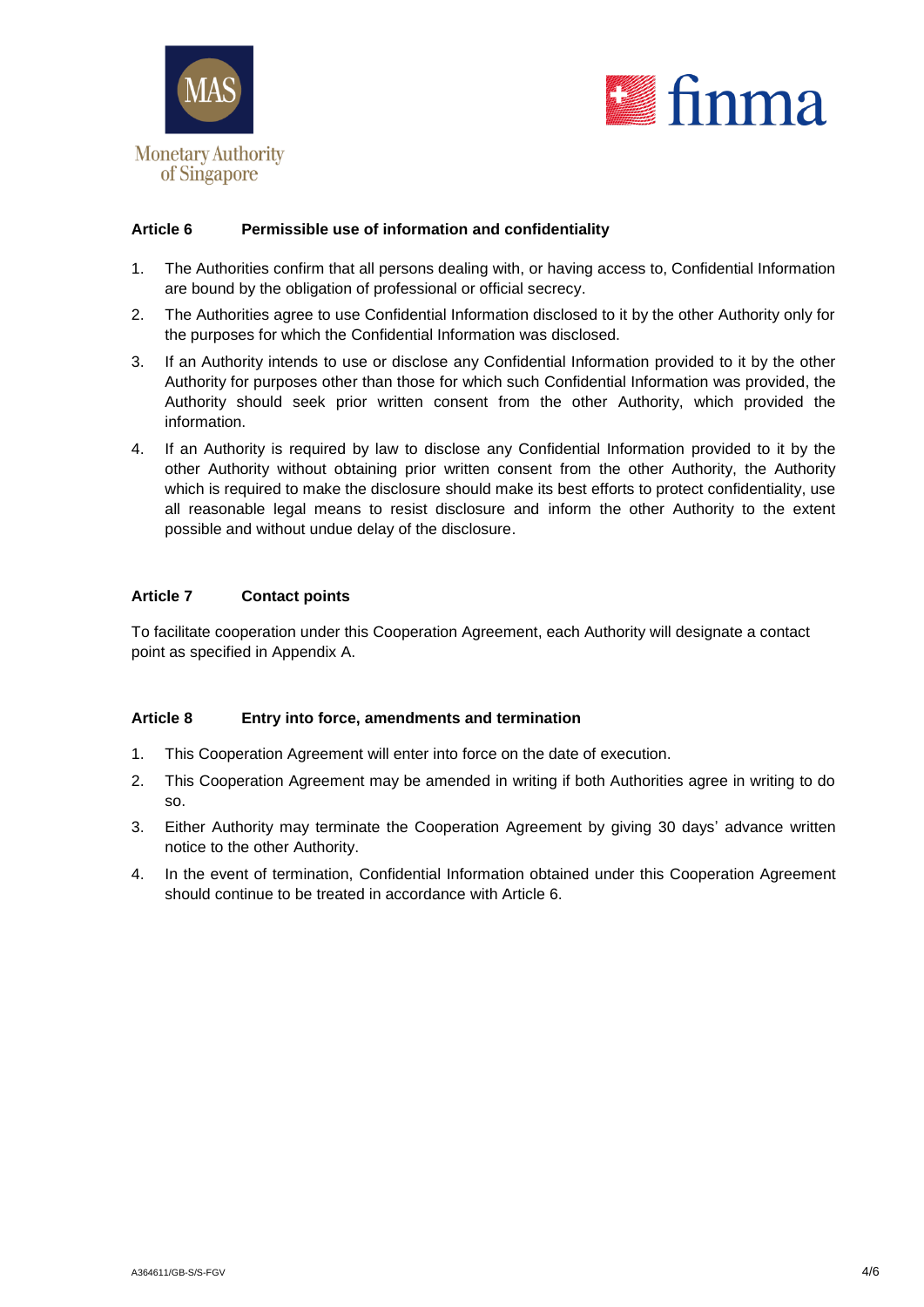



## **For FINMA**

\_\_\_\_\_\_\_\_\_\_\_\_\_\_\_\_\_\_\_\_\_\_\_\_\_\_\_\_ \_\_\_\_\_\_\_\_\_\_\_\_\_\_\_\_\_\_\_\_\_\_\_\_\_\_\_\_\_\_\_ Mark Branson **Rupert Schaefer** Rupert Schaefer CEO **CEO Head of Strategic Services** 

Signed in Bern on 12 September 2016 Signed in Bern on 12 September 2016

**For MAS**

Ms. Jacqueline Loh

Deputy Managing Director

\_\_\_\_\_\_\_\_\_\_\_\_\_\_\_\_\_\_\_\_\_\_\_\_\_\_\_\_

(Monetary Policy & Investment / Development & International / Fintech & Innovation)

Signed in Bern on 12 September 2016